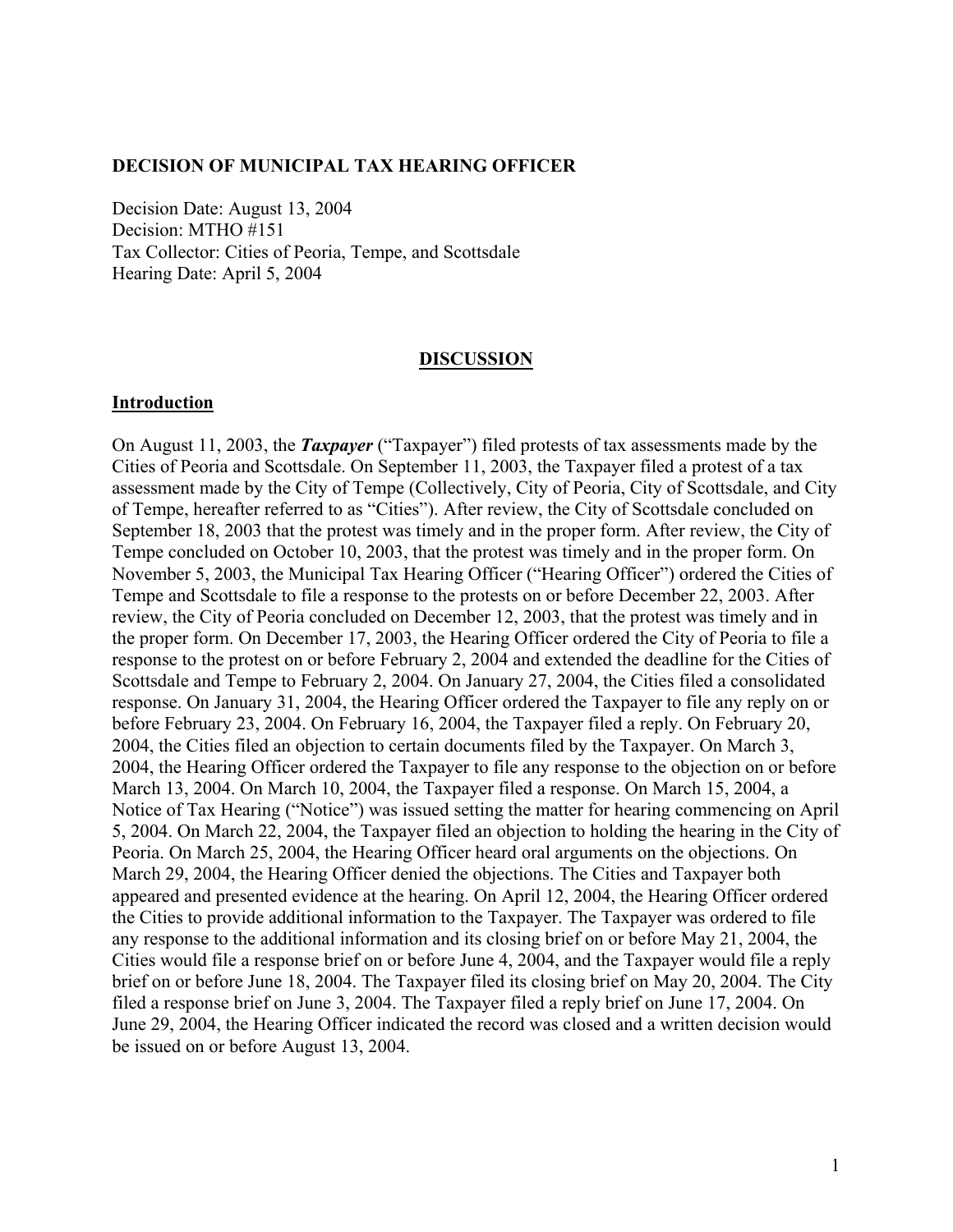A multi-jurisdictional audit of the Taxpayer was conducted on behalf of the Cities. The Audit period for the City of Peoria was March 2000 to October 2001. The audit period for the City of Scottsdale was October 2000 to September 2001. The audit period for the City of Tempe was September 1999 to September 2001. The Taxpayer was assessed additional taxes by the City of Peoria in the amount of \$64,732.83, plus penalties in the amount of \$6,473.28, along with interest on the additional tax due. The Taxpayer was assessed additional taxes by the City of Tempe in the amount of \$7,996.95, plus penalties in the amount of \$799.69, along with interest on the additional tax due. The Taxpayer was assessed additional taxes by the City of Scottsdale in the amount of \$4,185.47, plus penalties in the amount of \$837.10, along with interest on the additional tax due. The City of Scottsdale subsequently waived the penalties.

### **City Position**

### 1. Disallowed Resales

The City argued that the Taxpayer was precluded from raising the issue of disallowed resales because the Model City Tax Code Section 570(b)(1) ("Section 570(b)(1)") provides that a taxpayer has forty-five days following a notice of determination to file a petition. In this case, the notice of determination was dated June 25, 2003 and the Taxpayer never raised the resale issue until March 11, 2004. Even if it is determined the protest of disallowed sales was timely, the City argued that the claim is without merit because the exemption is from the tax imposed by Model City Tax Code Section 460 ("Section 460") for retail sales. The City argued that the Taxpayer is properly taxed as a restaurant pursuant to Model City Tax Code Section 455 ("Section 455") and thus the exemption claim is not applicable. Additionally, the City argued that the amounts deducted on the Taxpayer's report cannot be reconciled with the monthly sales reports that reflect large volume sales to their "account" customers. As a result, the City argued those exemption claims must be disallowed since the burden of proof is on the Taxpayer pursuant to Model City Tax Code Section 360(a) ("Section 360(a)") to demonstrate the claim for resale is valid.

### 2. Restaurant Classification

The Cities argued that the Taxpayer was in the restaurant business. The City of Scottsdale License Application defined the business as a "Restaurant/Bar." The Cities indicated that Model City Tax Code Section 455 ("Section 455") levies a tax upon the "gross income from the business activity upon every person engaging or continuing in the business of preparing or serving food or beverage in a bar, cocktail lounge, restaurant, or similar establishment where articles of food or drink are prepared or served for consumption on or off the premises."

By contrast, Model City Tax Code Section 460 ("Section 460") levies a tax upon gross income from the business activity upon every person engaging or continuing in the business of selling tangible personal property at retail. The Cities argued that the difference between Sections 455 and 460 is whether the property sold is "prepared or served" or not, and whether provided for "consumption on or off premises." As an example, the Cities indicated that the portion of a grocery preparing and serving food, often with a seating area, is taxed as a restaurant while the portion selling foods and other goods not prepared or served are taxed at the retail rate. According to the Cities, even a bakery that serves food for consumption onpremises would be a restaurant.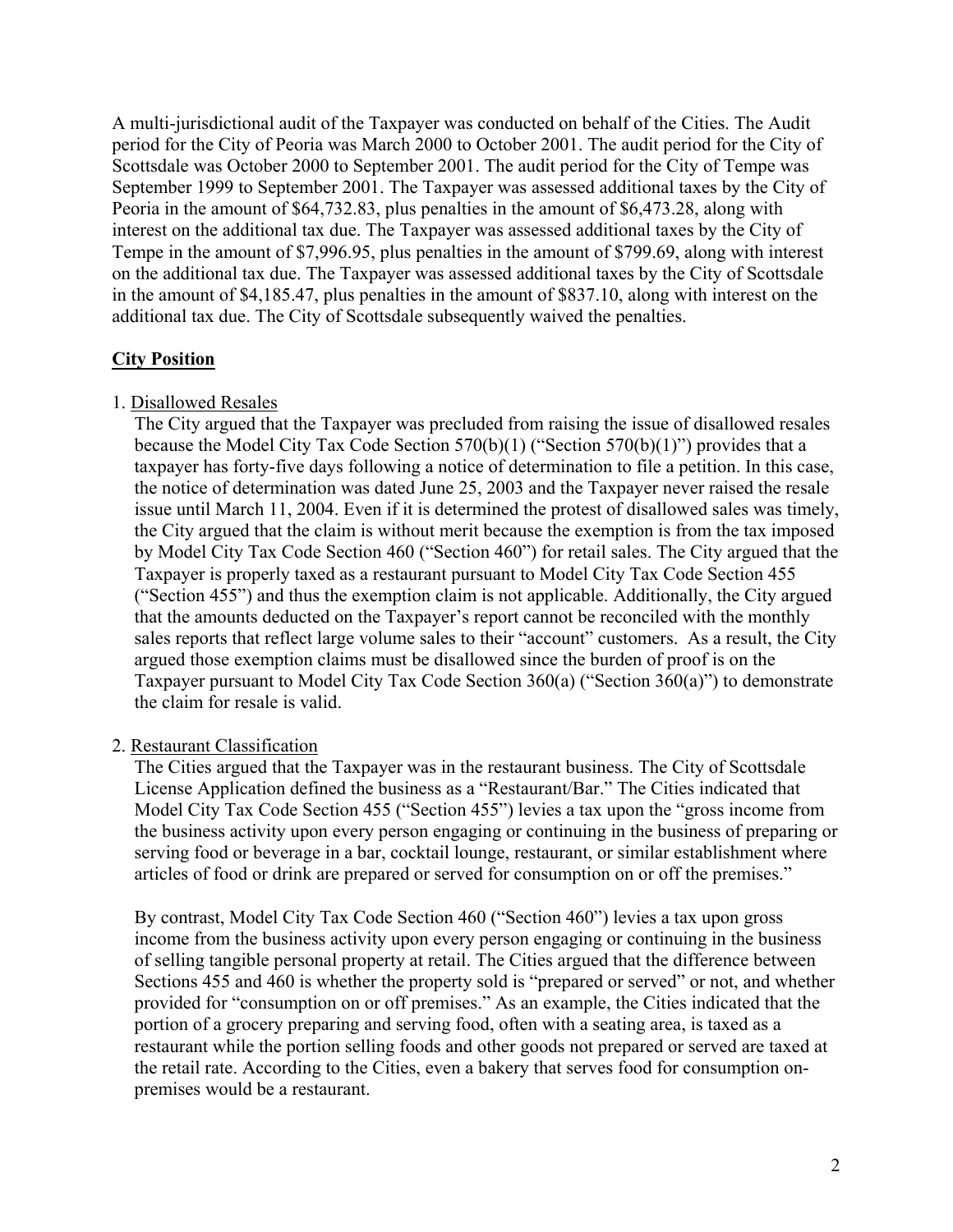The Cities asserted that the definition in Model City Tax Code Section 100 ("Section 100") emphasizes the drafter's intent that the restaurant category be interpreted broadly, saying, "Restaurant' means any business activity where articles of food, drink, or condiment are customarily prepared or served to patrons for consumption on or off the premises, also including bars, cocktail lounges, the dining rooms of hotels, and all caterers. For the purposes of this Chapter, a 'fast food' business, which includes street vendors and mobile vendors selling in public areas or at entertainment or sports or similar events, who prepares or sells food or drink for consumption on or off the premised is considered a 'restaurant' and not a 'retailer'." As a result, the Cities requested the claim regarding the taxing classification be dismissed.

### 3. Use Tax On Doughnut Making Equipment

The Cities asserted that Model City Tax Code Section  $660(g)$  ("Section  $660(g)$ ") exempts from use tax "machinery or equipment used directly in manufacturing, processing, fabricating, job printing, refining or metallurgical operations. The terms 'manufacturing', 'processing', 'fabricating', 'job printing', 'refining', and 'metallurgical' as used in this paragraph refer to and include those operations commonly understood within their ordinary meaning." The Cities argued that donuts produced by the donut-making machines are not manufactured within the ordinary meaning of the word. The donuts are baked and fried and prepared for immediate consumption.

The Cities acknowledged that there is an exemption from use tax pursuant to Model City Code Section 650 ("Section 650"). The Cities argued that the exemption is only available when such equipment was actually taxed a transaction privilege tax, not when such equipment is merely taxable. Subsequent to the hearing, the City of Scottsdale reviewed the use tax assessment and concluded there was a calculation error. The original use tax assessment was \$3,747.77. The City of Scottsdale recommended it be recalculated to be \$3,632.69.

### 4. Penalties

The Cities argued that pursuant to Model City Tax Code Section 540(b) ("Section 540(b)") penalties of twenty percent are appropriate whenever, "A taxpayer…fails to pay the tax within the time prescribed…[and such failure is] due to negligence, but without regard for intent to defraud." The Cities asserted that the Taxpayer did not pay tax at the lawful (restaurant) rate. The Cities argued that the Taxpayer negligently maintained its records and failed to adhere to the Language of the Code. Based on all the above, the Cities requested the penalties be upheld.

### 5. Reimbursement of Fees and Cost

The City asserted that Model City Tax Code Section 578(c) ("Section 578(c)") establishes a method for a taxpayer to request a reimbursement of costs by submitting a request to the Taxpayer Problem Resolution Officer ("Resolution Officer") after the Hearing Officer makes a decision. The Cities requested the Hearing Officer find that the Cities position is substantially justified, that the Taxpayer has not prevailed as to the most significant issue or set of issues, and that the claim regarding an award of fees and costs be dismissed.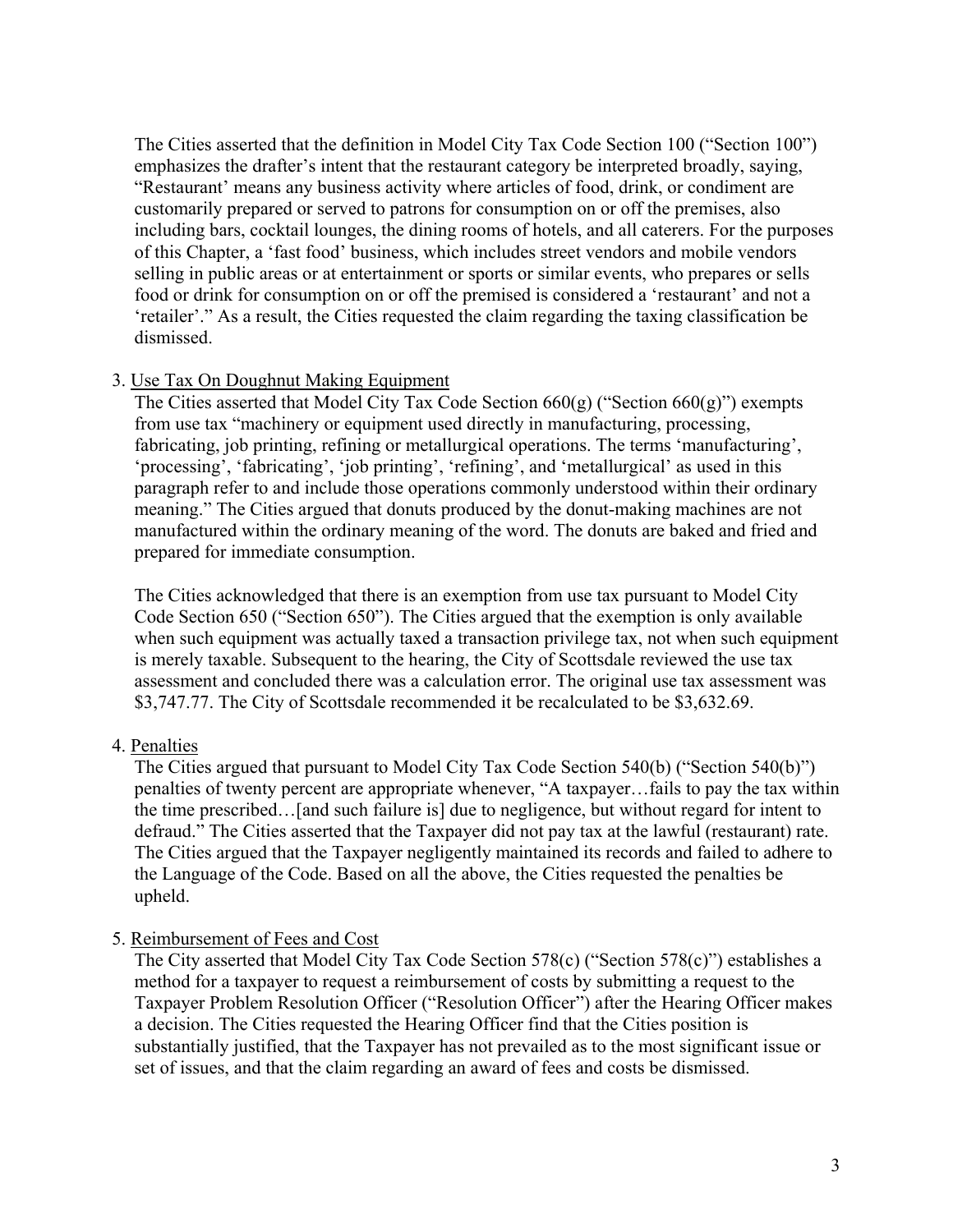### 6. Limitation Period

The City of Tempe argued that the limitation period of four years does not apply to the use tax assessment. The audit assessment was delivered four years and two months after the return was filed. However, the City asserted that the Model City Tax Code Section 550(a)(2) ("Section 550(a)(2)") extends the limitation period to six years when a "taxpayer does not report an amount properly reportable which is in excess of twenty-five percent of the taxable amount stated on the return. In this case, the Taxpayer reported use tax due in the amount of \$235,863.85 and failed to report an additional \$306,718.24 of use tax due.

While the Code does not define whether the "taxable amount" of Section 550(a)(2) is the total taxable amount in all taxable categories or the taxable amount in each category of tax, the City argued the purpose of the twenty-five percent figure is to give proportion to the egregiousness of the failure to report. According to the City, it would frustrate the intent of the drafters to fail to extend the limitations period where significant underreporting is found.

### **Taxpayer Position**

### 1. Disallowed Resales

The auditor disallowed claimed resale sales for the City of Peoria in the amount of \$556,228.56 resulting in additional taxes due in the amount of \$13,905.72. The Taxpayer provided testimony and documents at the hearing to demonstrate these were customers who purchased large volumes of doughnuts on a regular basis for the purpose of reselling the doughnuts in the normal course of their retail business. Examples of such "account" customers were *Customer A, Customer B, Customer C, and Customer D*. The Taxpayer provided supporting documentation to the City for their review after the hearing. According to the Taxpayer, the City concluded that the Taxpayer's documentation supported 63 percent of its claimed resale sales, which would reduce the tax to \$4,794.32. The Taxpayer argued that the City should have also allowed the claimed resales for the sample month of November 2000. The Taxpayer provided a list of these wholesale sales totaling \$20,657.66 for the month of November 2000. The Taxpayer asserted that if the resales for the month of November 2000 are allowed, the allowance percentage would increase to 72.29 percent with a corresponding reduction in taxes due. While the Taxpayer acknowledged they did not have the invoices for November 2000, the Taxpayer argued they had provided detailed weekly sheets showing resale sale deductions.

In reply to the City's arguments, the Taxpayer asserted they had protested the entire amount of the assessment, which would have included the sales for resale. In addition, the Taxpayer argued that the Model City Tax Code Section 570(b)(3)(A) ("Section 570(b)(3)(A)") permits the Taxpayer amend its petition at any time prior to resting its case at the hearing.

#### 2. Restaurant Classification

According to the Taxpayer, each of its stores sell doughnuts and drinks. The doughnuts are packaged to go either in a bag or a box. While the stores have some tables and chairs, there is no tableware or table service. Nothing is prepared to order as the customer chooses from an inventory of doughnuts already prepared. The Taxpayer indicated that most doughnuts are sold by the dozen. The Taxpayer argued that Arizona courts have determined that there is a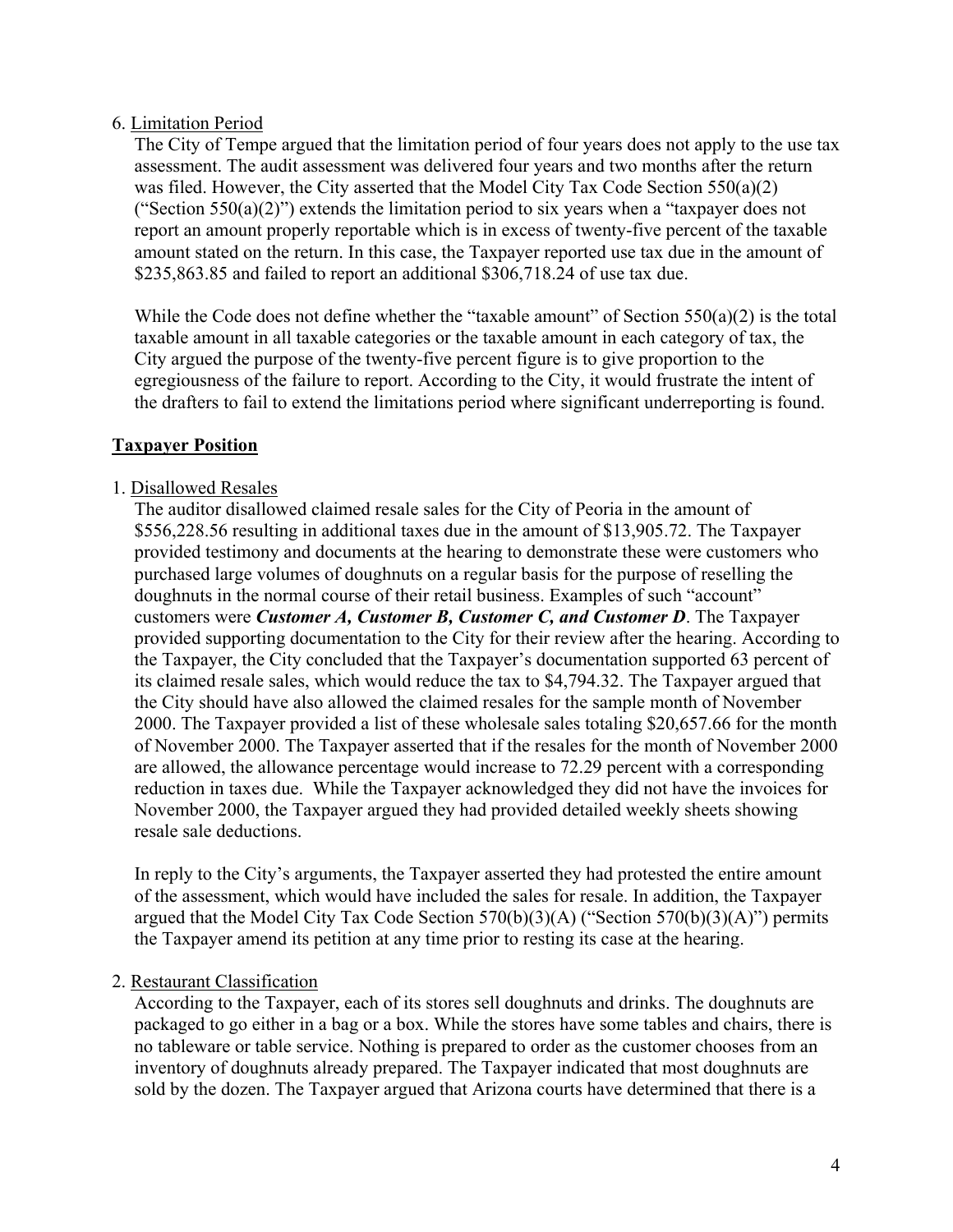difference between a restaurant and a bakery. The courts have concluded that bakeries are businesses, "which at the completion of their processing, have available to the public an inventory of a product, much like a manufacturer." The Taxpayer asserted they are like a bakery in that they manufacture an inventory of doughnuts that can be purchased in various quantities by its customers. According to the Taxpayer, it is commonly understood that its shops are retail bakeries and not restaurants. The Taxpayer argued that under rules issued by the Arizona Department of Revenue ("DOR"), food, which is generally selected by the customer from available displays and then taken to a checkout stand for payment, is not considered to be served by the retailer. The Taxpayer also noted that the definition of "restaurant" in Section 100 specifies that fast food restaurants are included but bakeries are not specifically included. The Taxpayer argued that ambiguities in tax statutes are to be interpreted in favor of the taxpayer.

### 3. Use Tax On Doughnut Making Equipment

The Taxpayer purchased the donut-making equipment from *Parent Company* Equipment Services ("Equipment Services") based in . The equipment was installed at the various store locations by the designer and manufacturer of the equipment, *Parent Company* Equipment Manufacturing ("Equipment Manufacturer"). As a result, the Taxpayer argued that if any tax was due on the equipment, it should be imposed on the Equipment Manufacturer in the form of a privilege tax. However, the Taxpayer's primary argument was that the equipment is exempt from tax as income producing capital equipment pursuant to Section  $660(g)$ .

#### 4. Penalties

The Taxpayer indicated it expects the penalties to be automatically abated when improper taxes are reversed. To the extent any taxes are upheld, the Taxpayer requests any penalties be abated for reasonable cause. According to the Taxpayer, it is sufficient penalty to have to pay taxes out of its own pocket because it cannot provide sufficient documentation on sales it reasonable believed were exempt.

#### 5. Reimbursement of Fees and Costs

The Taxpayer argued that it had to defend itself against the improper taxes imposed by the Cities and to respond to their incorrect arguments. As a result, the Taxpayer requested it be reimbursed pursuant to Section 578 for all fees and other costs to this process.

#### 6. Limitation Period

According to the Taxpayer, the City has conceded that the use tax assessment for the equipment purchased by the Tempe location in June of 1999 is outside the four-year statute of limitations provided by Section 550. The Taxpayer asserted that the use tax that was supposedly due in June of 1999, but not paid, was less than twenty-five percent of the total tax paid in that month. The Taxpayer argued that the position of the City that the six-year statute of limitations should apply because the use tax was underreported by twenty-five percent is a bizarre analysis of the term "taxable amount stated on the return." The Taxpayer argued that "taxable amount" clearly refers to amounts subject to either use tax or sales tax.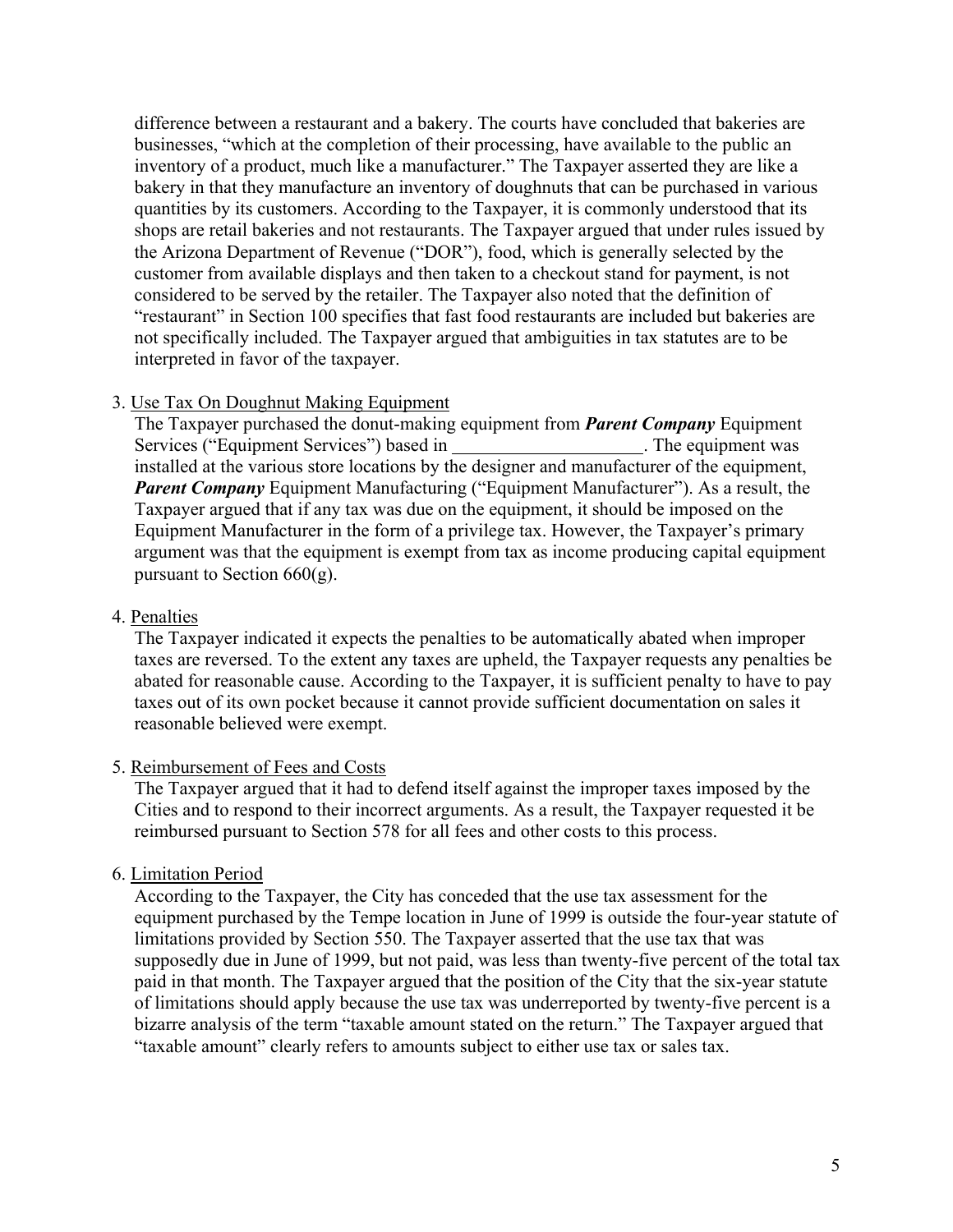#### **ANALYSIS**

#### 1. Disallowed Resales

Section  $570(b)(3)(A)$  does permit the Taxpayer to amend its petition at any time prior to resting its case at the hearing. As a result, the Hearing Officer does find that the Taxpayer properly raised the issue. Further, the Cities were given an opportunity to review the additional documentation provided by the Taxpayer and submit their findings. Based on the analysis of the Cities, the Taxpayer did provide documentation to demonstrate that the additional taxes due for claimed resale sales should be reduced from \$13,905.72 to \$4,794.32. While the Taxpayer did provide a monthly report for the month of November 2000, the Hearing Officer concurs with the Cities that the report cannot be reconciled with the monthly sheets showing resale sale deductions. The burden of proof is on the Taxpayer pursuant to Section 360(a) to demonstrate the claim for resale is valid; we find the Taxpayer has failed to meet that burden for the month of November 2000. Accordingly, the remaining disallowed resales are upheld.

#### 2. Restaurant Classification

The Cities argued that the Taxpayer was properly taxed under the restaurant classification while the Taxpayer argued it should be taxed under the retail sale classification. The argument exists because the City of Peoria has a higher tax rate for restaurants than for retail sales. In our analysis, we shall focus on the terms "in the business of preparing or serving good or beverage". We also note that since the Taxpayer's primary business is the sale of doughnuts, our focus will be on those sales. Because the customer is selecting doughnuts from an inventory of doughnuts, we do not find the Taxpayer is preparing food for a customer in the normal understanding of preparing food. Even through the Taxpayer may have tables and chairs where one can sit down and eat a doughnut; we do not find that the Taxpayer is serving food. While the arguments presented by the Cities have some merit, we must agree with the Taxpayer that it is ambiguous as to whether the Taxpayer would fall under the broad definition of "restaurant" set forth in Section 100. Based on all the above, we do not find the Taxpayer is in the restaurant business pursuant to Section 455.

#### 3. Use Tax on Doughnut Making Equipment

The issue here is whether or not equipment used to prepare doughnuts would be "manufacturing" or "processing" as those terms are commonly understood within their ordinary meaning. Because it is a requested exemption, we find that the burden of proof is on the Taxpayer to clearly demonstrate that it is entitled to the exemption. We find the Taxpayer has failed to meet that requirement. Based on the evidence, we are unable to conclude that doughnut making equipment would be either "manufacturing" or "processing" within the common understanding meaning of those terms. Accordingly, we must deny the Taxpayer's exemption request. We note that there was no evidence of any transaction privilege tax being paid on the doughnut making equipment and as such we conclude the use tax assessment on the Taxpayer was proper. We also note that based on the City of Scottsdale's recalculation, the City of Scottsdale use tax assessment should be reduced from \$3,747.77 to \$3,632.69.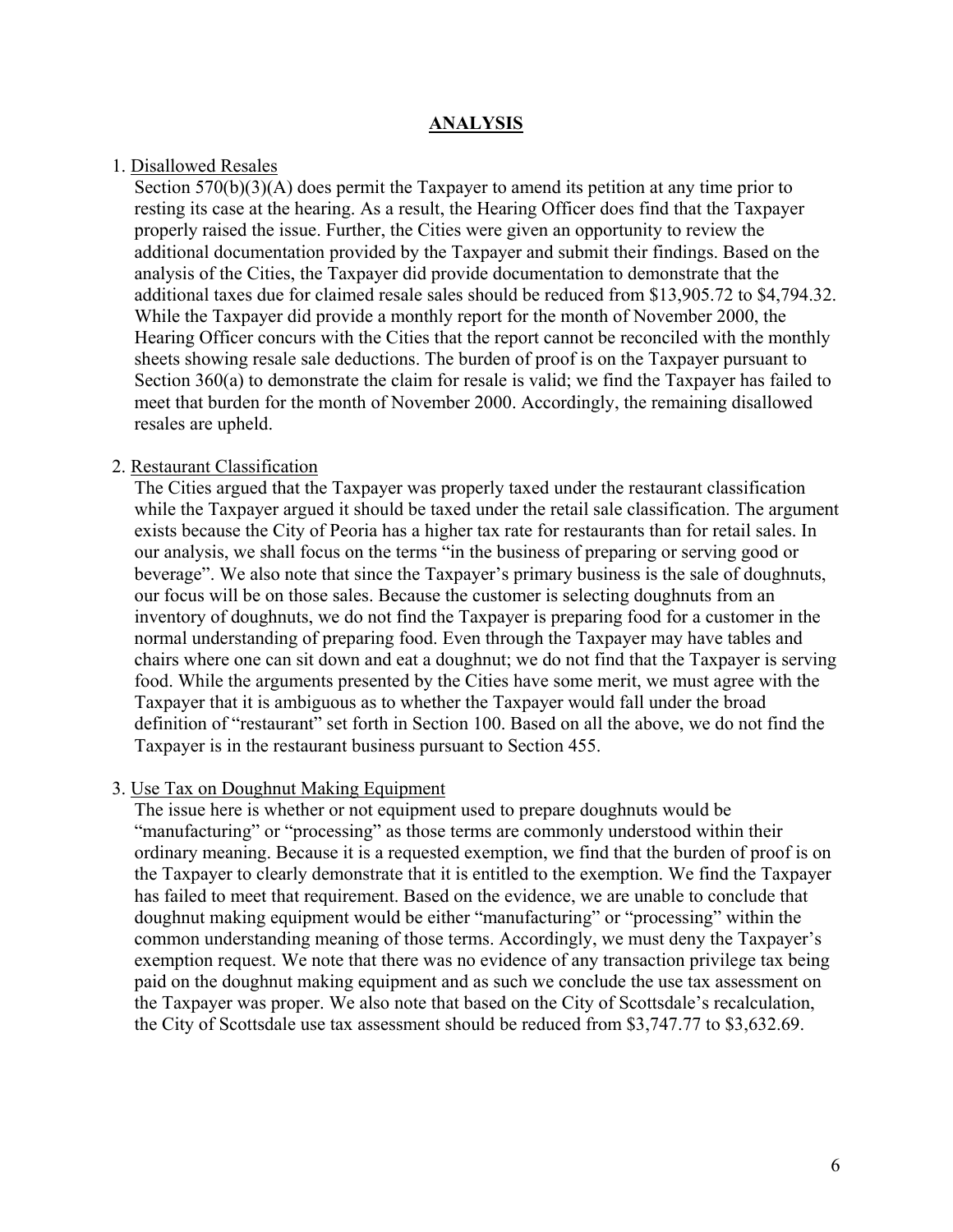## 4. Penalties

The Cities are authorized to assess penalties for failure to timely pay taxes. In this case, the Taxpayer has failed to pay some taxes in a timely manner. However, the penalties can be waived if the Taxpayer can demonstrate reasonable cause for failing to timely pay the taxes. We find in this case that the Taxpayer has presented a reasonable basis for failing to pay all the taxes in a timely manner. As a result, we find it is proper to waive all penalties assessed in this matter.

## 5. Reimbursement of Fees and Costs

Section 578 does provide a method in which Taxpayer's may request a reimbursement of fees and cost. While the Cities did not prevail on all matters, we do find their positions were substantially justified. As a result, we must deny any request for reimbursement of fees and costs.

## 6. Limitation Period

The use tax assessment for the equipment purchased by the Tempe location in June of 1999 was outside the four-year statute of limitation. The only issue is whether or not the period could be extended to six-years pursuant to Section 550(a)(2). The determination in this case is based on whether the term "taxable amount stated on the return" refers to each category of tax or all taxable categories. We agree with the Taxpayer that a reasonable interpretation is that it refers to all taxable categories. If the Cities meant it to refer to each category of tax, it was in their power to clearly state that in the statute. Based on the above, we find the appropriate statute of limitation period was four years.

# **FINDINGS OF FACT**

- 1. On August11, 2003, the Taxpayer filed protests of tax assessments made by the Cities of Peoria and Scottsdale.
- 2. On September 11, 1003, the Taxpayer filed a protest of a tax assessment made by the City of Tempe.
- 3. After review, the City of Scottsdale concluded on September 18, 2003 that the protest was timely and in proper form.
- 4. After review, the City of Tempe concluded on October 10, 2003 that the protest was timely and in proper form
- 5. On November 5, 2003, the Hearing Officer ordered the Cities of Tempe and Scottsdale to file a response to the protests on or before December 22, 2003.
- 6. After review, the City of Peoria concluded on December 12, 2003 that the protest was timely and in the proper form.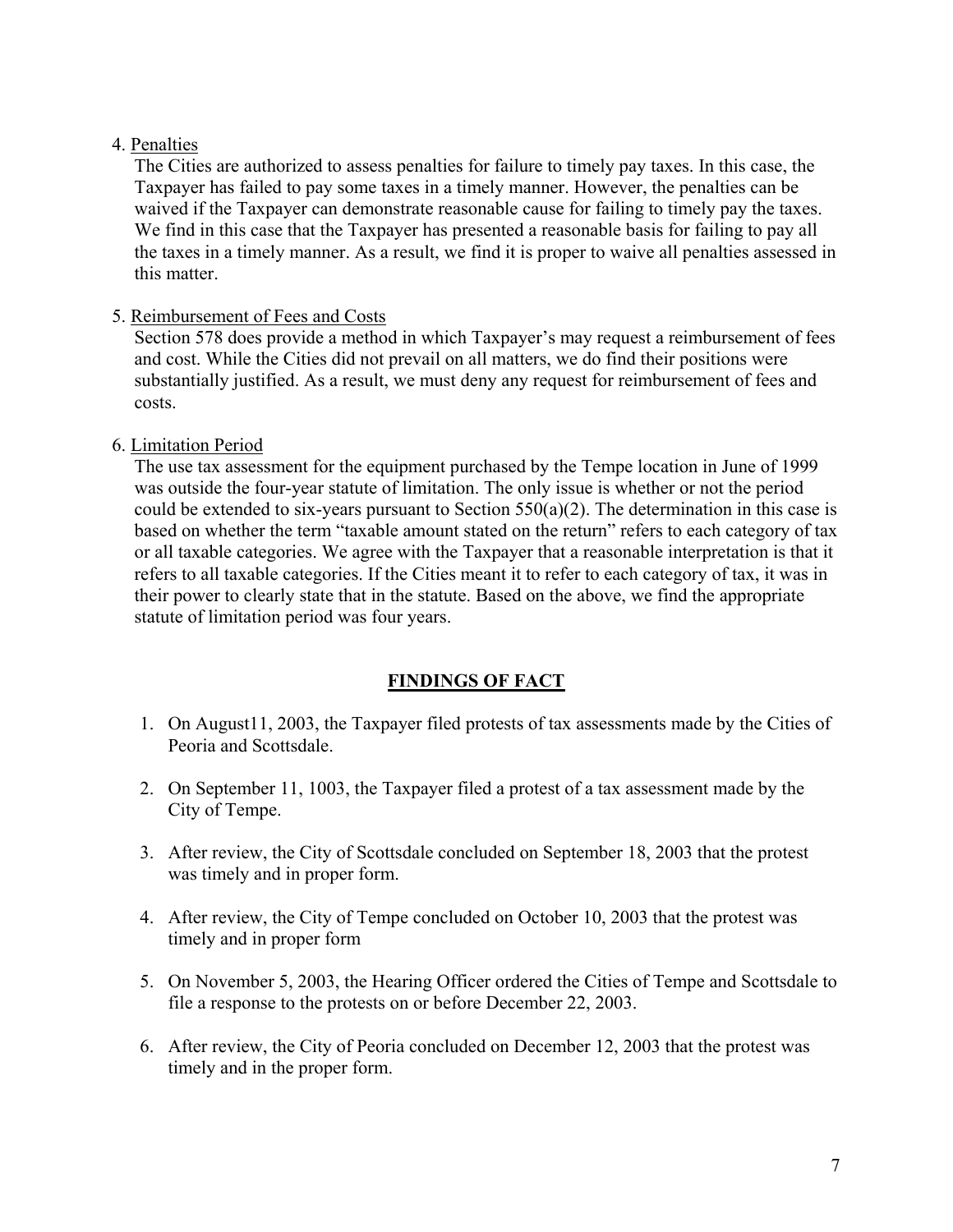- 7. On December 17, 2003, the Hearing Officer ordered the City of Peoria to file a response to the protest on or before February 2, 2004 and extended the deadline for the Cities of Scottsdale and Tempe to February 2, 2004.
- 8. On January 27, 2004, the Cities filed a consolidated response.
- 9. On January 31, 2004, the Hearing Officer ordered the Taxpayer to file any reply on or before February 23, 2004.
- 10. On February 16, 2004, the Taxpayer filed a reply.
- 11. On February 20, 2004, the Cities filed an objection to certain documents filed by the Taxpayer.
- 12. On March 3, 200, the Hearing Officer ordered the Taxpayer to file any response to the objection on or before March 13, 2004.
- 13. On March 10, 2004, the Taxpayer filed a response.
- 14. On March 15, 2004, a Notice was issued setting the matter for hearing commencing on April 5, 2004.
- 15. On March 22, 2004, the Taxpayer filed an objection to holding the hearing in the City of Peoria.
- 16. On March 25, 2004, the Hearing Officer heard oral arguments on the objections.
- 17. On March 29, 2004, the Hearing Officer denied the objections.
- 18. The Cities and Taxpayer both appeared and presented evidence at the hearing.
- 19. On April 12, 2004, the Hearing Officer ordered the Cities to provide additional information to the Taxpayer.
- 20. The Taxpayer was ordered to file any response to the additional information and its closing brief on or before May 21, 2004, the Cities would file a response brief on or before June 4, 2004, and the Taxpayer would file a reply brief on or before June 18, 2004.
- 21. The Taxpayer filed its closing brief on May 20, 2004.
- 22. The City filed a response brief on June 3, 2004.
- 23. The Taxpayer filed a reply brief on June 17, 2004.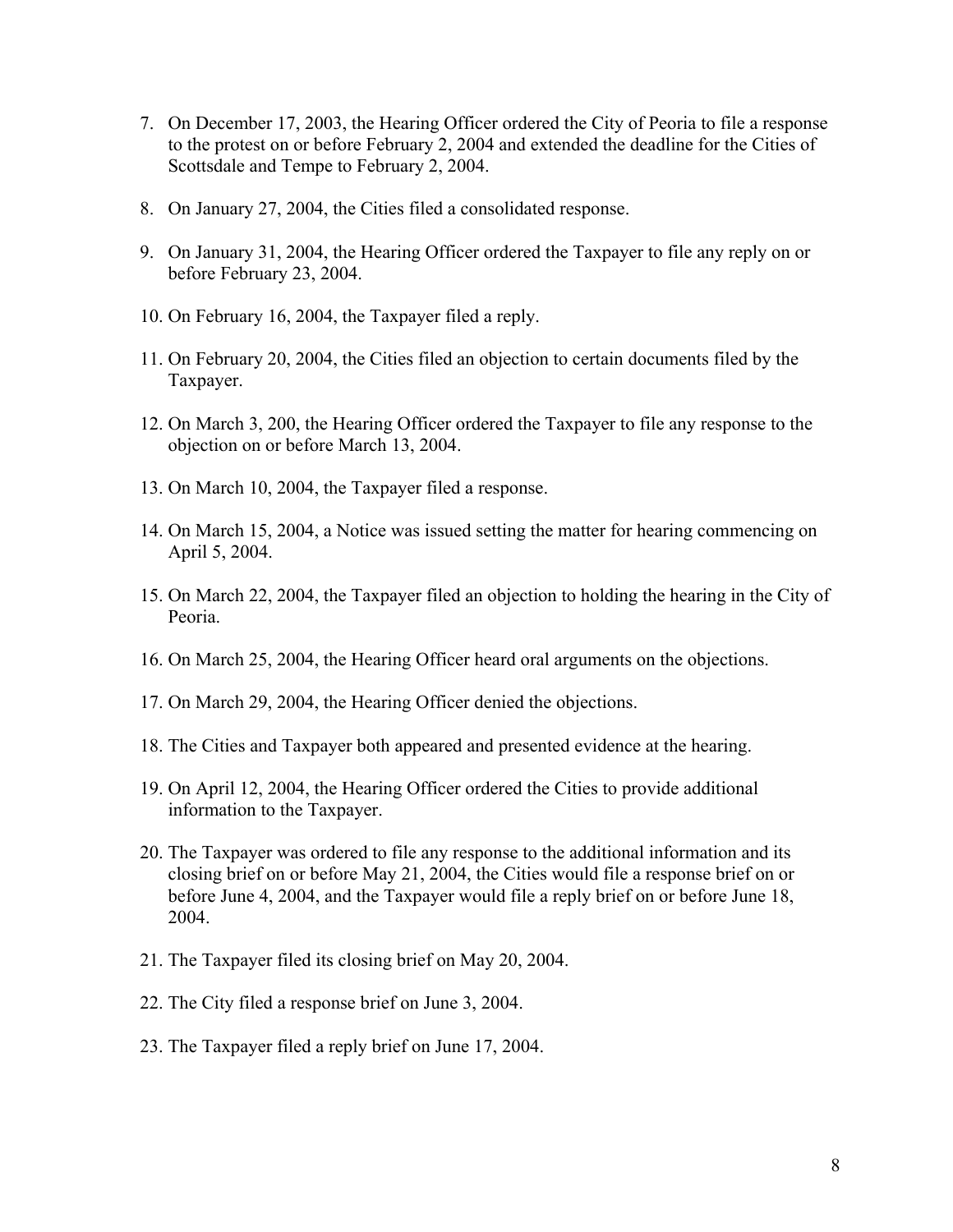- 24. On June 29, 2004, the Hearing Officer indicated the record was closed and a written decision would be issued on or before august 13, 2004.
- 25. A multi-jurisdictional audit of the Taxpayer was conducted on behalf of the Cities.
- 26. The audit period for the City of Peoria was March 2000 to October 2001.
- 27. The audit period for the City of Scottsdale was October 2000 to September 2001.
- 28. The audit period for the City of Tempe was September 1999 to September 2001.
- 29. The Taxpayer was assessed additional taxes by the City of Peoria in the amount of \$64,732.83, plus penalties in the amount of \$6,473.28, along with interest on the additional tax due.
- 30. The Taxpayer was assessed additional taxes by the City of Tempe in the amount of \$7,996.95, plus penalties in the amount of \$799.69, along with interest on the additional tax due.
- 31. The Taxpayer was assessed additional taxes by the City of Scottsdale in the amount of \$4,185.47, plus penalties in the amount of \$837.10, along with interest on the additional tax due.
- 32. The City of Scottsdale subsequently waived the penalties.
- 33. The auditor disallowed claimed resale sales for the City of Peoria in the amount of \$556,228.56 resulting in additional taxes due in the amount of \$13,905.72.
- 34. The Taxpayer provided testimony and documents at the hearing to demonstrate there were customers who purchased large volumes of doughnuts on a regular basis for the purpose of reselling the doughnuts in the normal course of their retail business.
- 35. The Taxpayer's documentation supported 63 percent of its claimed resale sales which would reduce the taxes due to \$4,794.32.
- 36. Each of the stores of the Taxpayer sells doughnuts and drinks.
- 37. The doughnuts are packaged to go either in a bag or a box.
- 38. The stores have tables and chairs but no tableware or table services.
- 39. Most doughnuts are sold by the dozen.
- 40. Customers choose doughnuts from an inventory of doughnuts.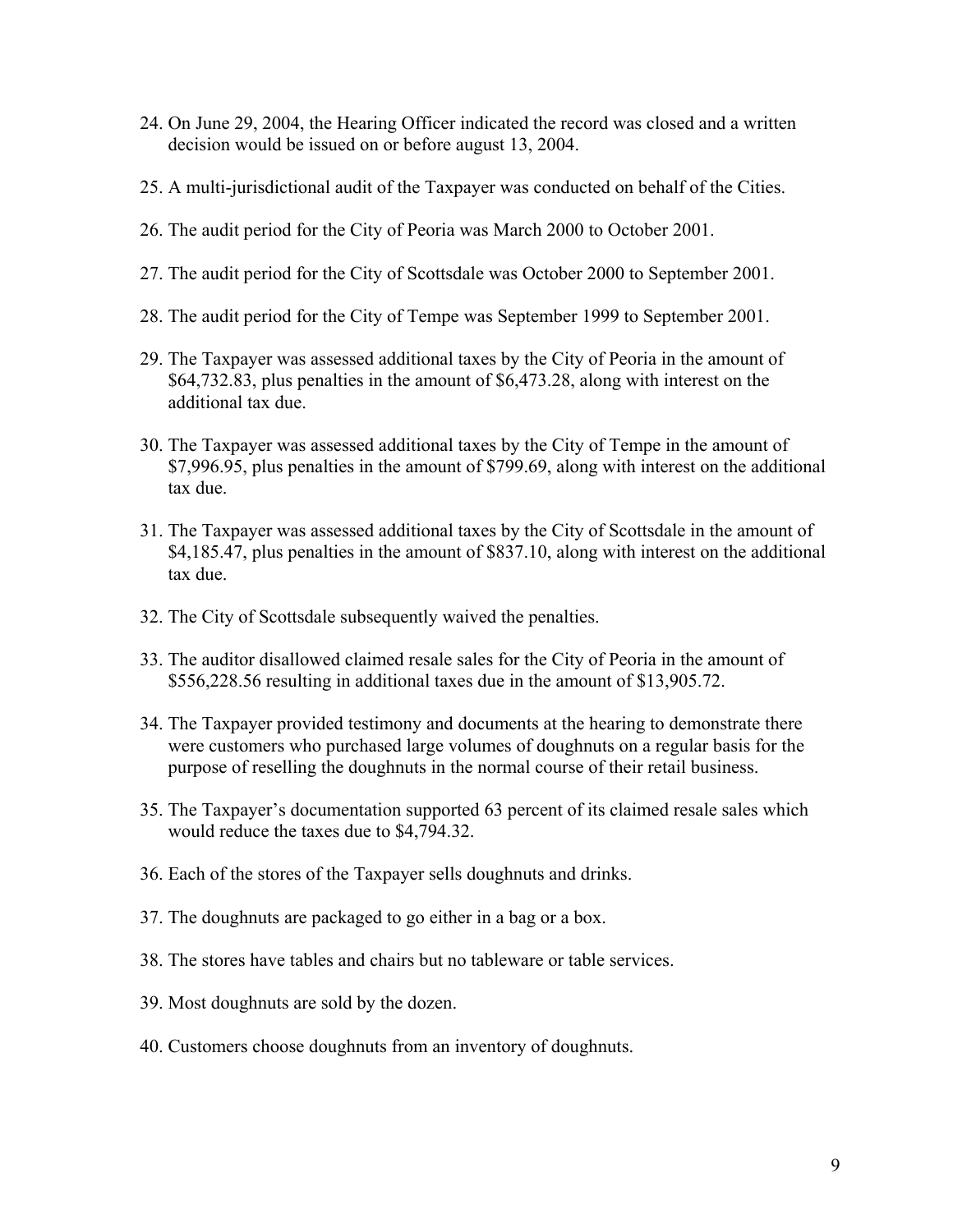- 41. There was no evidence that any transaction privilege tax has been paid on the donut making equipment purchased by the Taxpayer.
- 42. The donut making equipment is utilized to prepare donuts.
- 43. The use tax assessment for the equipment purchased by the Tempe location in June of 1999 is outside the four year statute of limitations.
- 44. The use tax that was due in June of 1999 was more than twenty-five percent of the use tax due for that month but less than twenty-five percent of the combined transaction privilege tax and use tax for that month.

# **CONCLUSIONS OF LAW**

- 1. Pursuant to ARS Section 42-6056, the Municipal Tax Hearing Officer is to hear all reviews of petitions for hearing or redetermination under the Model City Tax Code.
- 2. Section 570(b)(3)(A) permits a taxpayer to amend its petition at any time prior to resting its case at the hearing.
- 3. The Taxpayer properly raised the issue of disallowed resales.
- 4. The burden of proof is on the Taxpayer to demonstrate a claim for resale is valid.
- 5. The Taxpayer has demonstrated that 63 percent of the claimed resale sales were valid and that the additional tax should be reduced from \$13,905.72 to \$4,794.32.
- 6. The Taxpayer was not in the business of preparing or serving food pursuant to Section 455.
- 7. Doughnut making equipment would not be "manufacturing" or "processing" within the common understanding of those terms.
- 8. The City of Scottsdale's use tax assessment should be reduced from \$3,747.77 to \$3,632.69.
- 9. The Taxpayer has demonstrated a reasonable cause for failing to pay all taxes in a timely manner and that all penalties should be abated.
- 10. The Taxpayer's request for reimbursement of fees and cost should be denied pursuant to Section 578 as the positions argued by the Cities were substantially justified.
- 11. The normal statute of limitations is for four years.